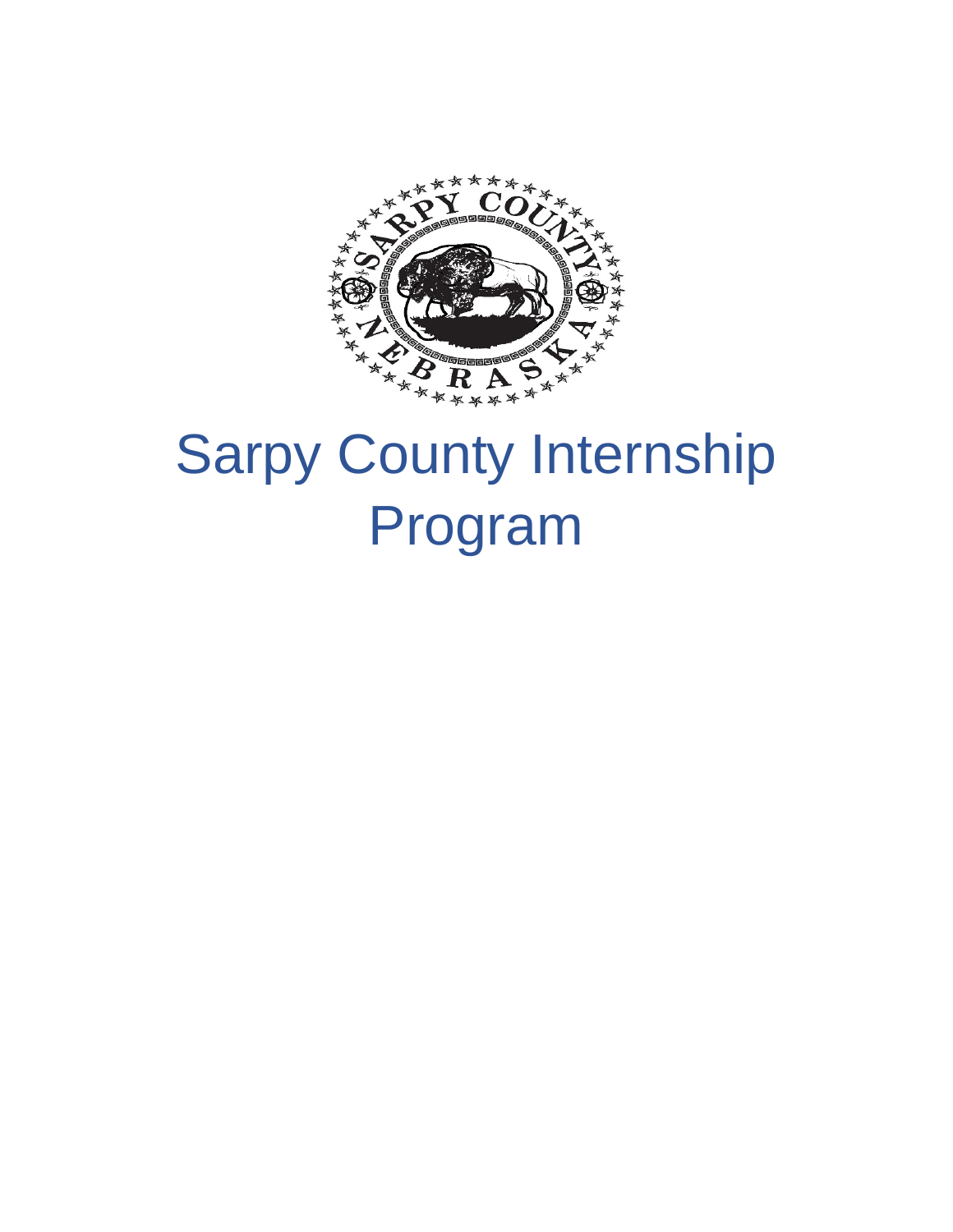# **Table of Contents**

| Introduction                                          |    |
|-------------------------------------------------------|----|
| What is an Internship?                                | 3  |
| Types of Internships                                  | 3  |
| Importance of Internship                              | 3  |
| Developing an Internship Program                      | 4  |
| Five Steps to Developing a Quality Internship Program | 4  |
| Legal Issues                                          | 7  |
| <b>International Students</b>                         | 9  |
| <b>Frequently Asked Questions</b>                     | 11 |
|                                                       |    |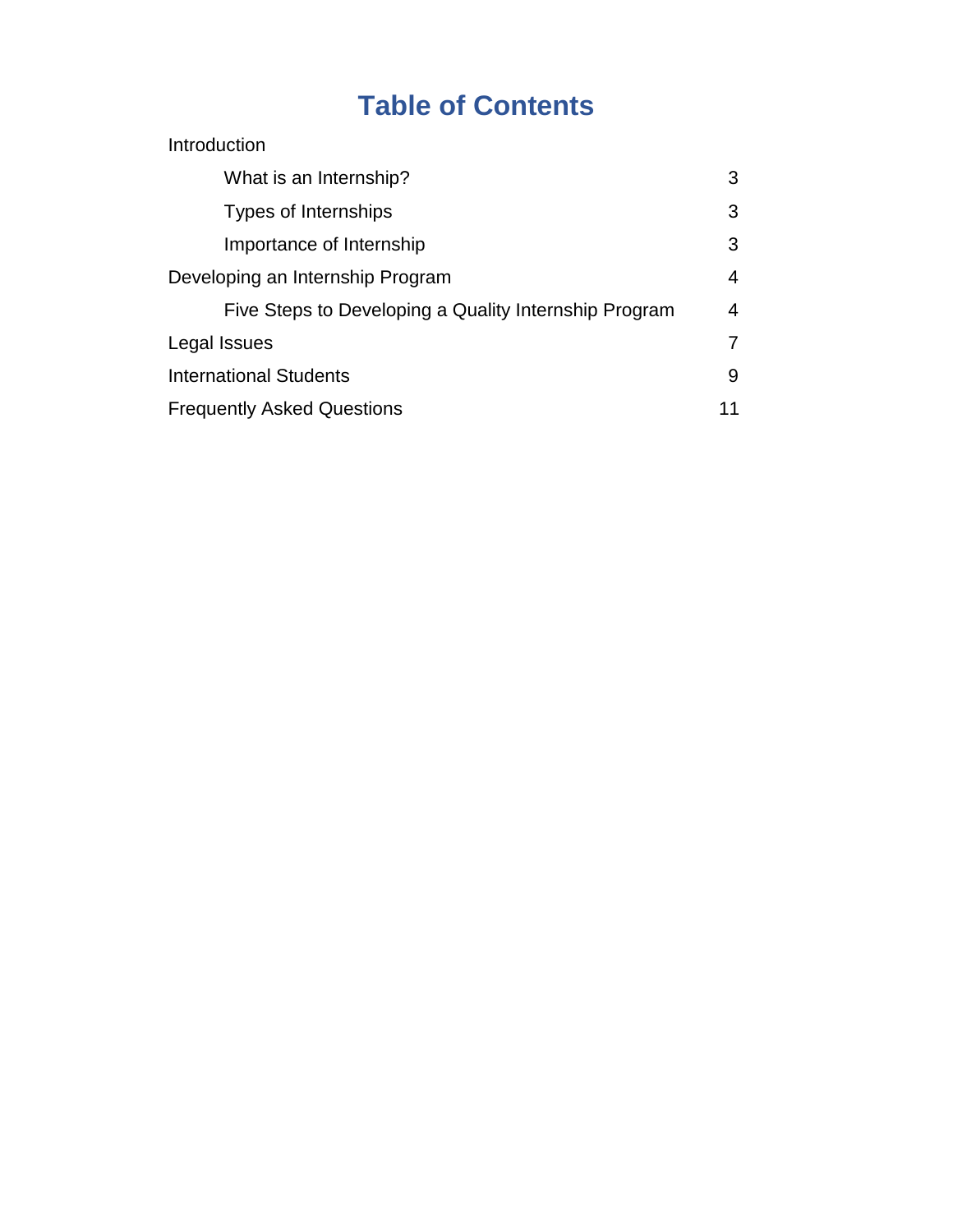# **Introduction**

The Employers Internship Toolkit is designed to assist Sarpy County leaders and their respective department in the development of a successful internship program. This toolkit will provide information and templates designed to help create internships that meet the needs of Sarpy County and the Interns.

#### **What is an internship?**

An internship is any carefully monitored work or service experience in which a student has intentional learning goals and reflects actively on what he/she is learning throughout the experience. Internship circumstances vary widely. Common characteristics include:

- $\checkmark$  Duration of 12 weeks
- $\checkmark$  Part-time or full-time commitments
- $\checkmark$  Paid or unpaid opportunities
- $\checkmark$  Connection to an education program with academic credit, or not connected to earning credit

# **Types of internship programs**

Internship: A one-time curriculum-related work assignment, which may be paid or unpaid depending on the requirement of the student for the position. Most internships offer academic credit.

Summer Employment: Paid work experience, however, this type of position may or may not be directed related to the student's curriculum and many or may not be integrated into the academic program.

# **Importance of internship programs**

# **Benefits for Sarpy County from an internship program**

- $\checkmark$  An inexpensive recruiting tool and an opportunity to train future employees.
- $\checkmark$  The opportunity to evaluate prospective employees while we are working for the organization can reduce significant costs in finding new talent;
- $\checkmark$  Interns bring current technology and ideas from the classroom to the workplace and therefore increase Sarpy County's intellectual capital;
- $\checkmark$  Interns can be another source for the recruitment of diverse employees into our workforce;
- $\checkmark$  An internship program can supply an easily accessible source of highly motivated pre-professionals;
- $\checkmark$  Interns provide an opportunity for mid-level staff to manage.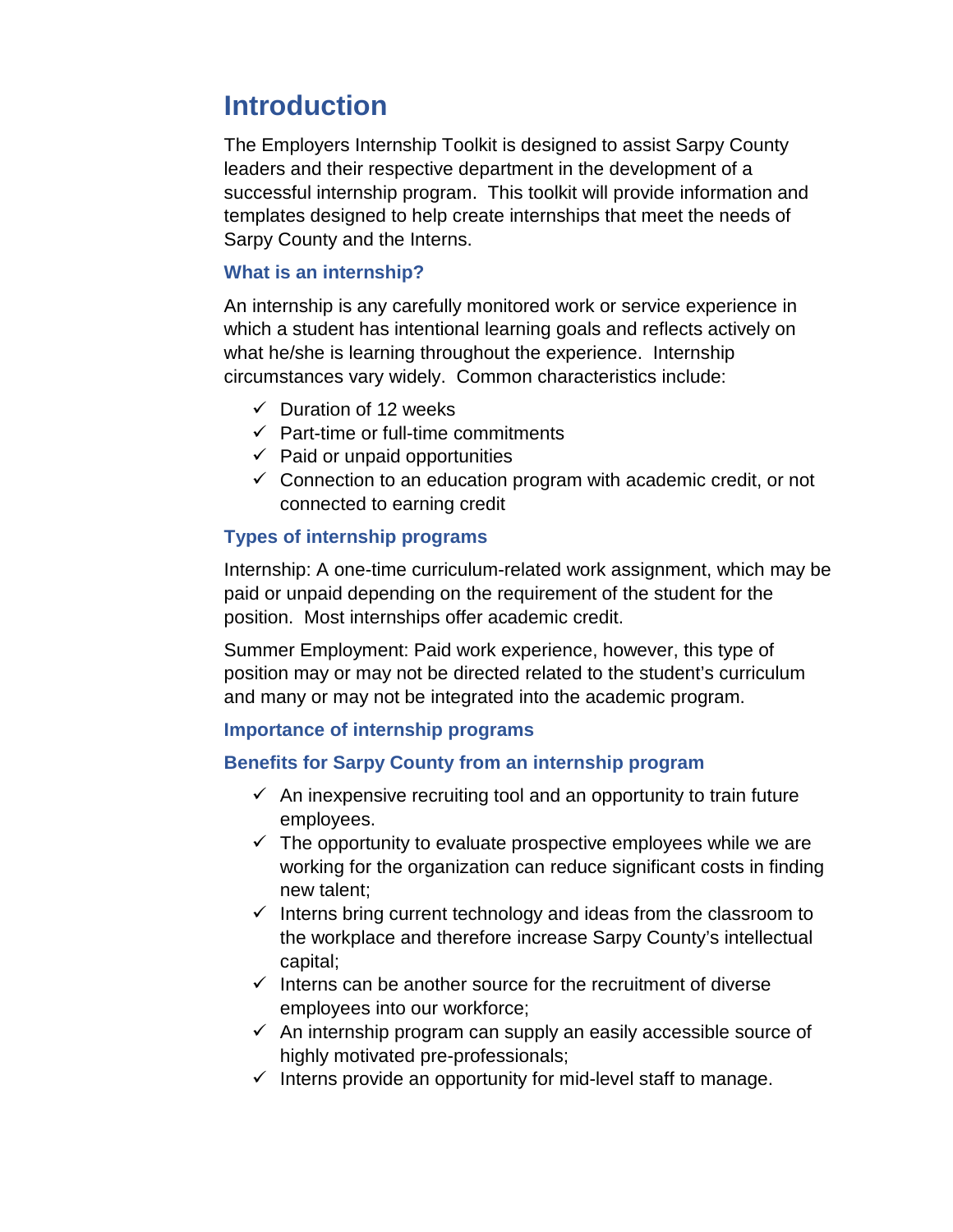# **Developing an Internship Program**

# **Five requirements of the Intern Sarpy Program**

# **Requirement 1: Set goals for the intern in your respective department**

- $\checkmark$  Look at current business activities and consider what ongoing work your department would like to expand or projects your department would like to initiate or complete.
- $\checkmark$  Consider projects that are beneficial to your department and County-wide that will provide challenging learning experiences for students.
- $\checkmark$  Examine your department's recruiting needs (i.e. employees retiring or on extended leave or any expected growth within your department).

# **Who will supervise and mentor the intern?**

- $\checkmark$  A supervisor should be selected because he/she likes to teach or train and has the resources to do it. The supervisor will help the intern keep their project on time and on budget.
- $\checkmark$  The mentor may be a department head, project leader, longterm employee or acting supervisor who is knowledgeable on the project where the intern will work and can provide some orientation and wisdom to the student.

# **Who will pay the intern?**

- $\checkmark$  Internship opportunities can be paid or unpaid. Being that Sarpy County is a public employer, we do not have to pay interns, however, according to FLSA, the Intern must be clear that they are not getting compensated are doing the work on a purely volunteer basis.
- $\checkmark$  If the department has the funds available in their respective budget, the department can pay the Intern.
- *If the County develops a fund for Interns, then the respective department head must submit an Intern Plan to the Internship Committee for consideration <Discuss option with Administration.>*

# **Requirement 2: Write a plan for the internship opportunity**

 $\checkmark$  Identify goals, timelines, workspace and a general description of the project, which will become your work plan, so that everyone understands the purpose and expectation involved. There is a form that will help the manager create this work plan, along with sample job descriptions.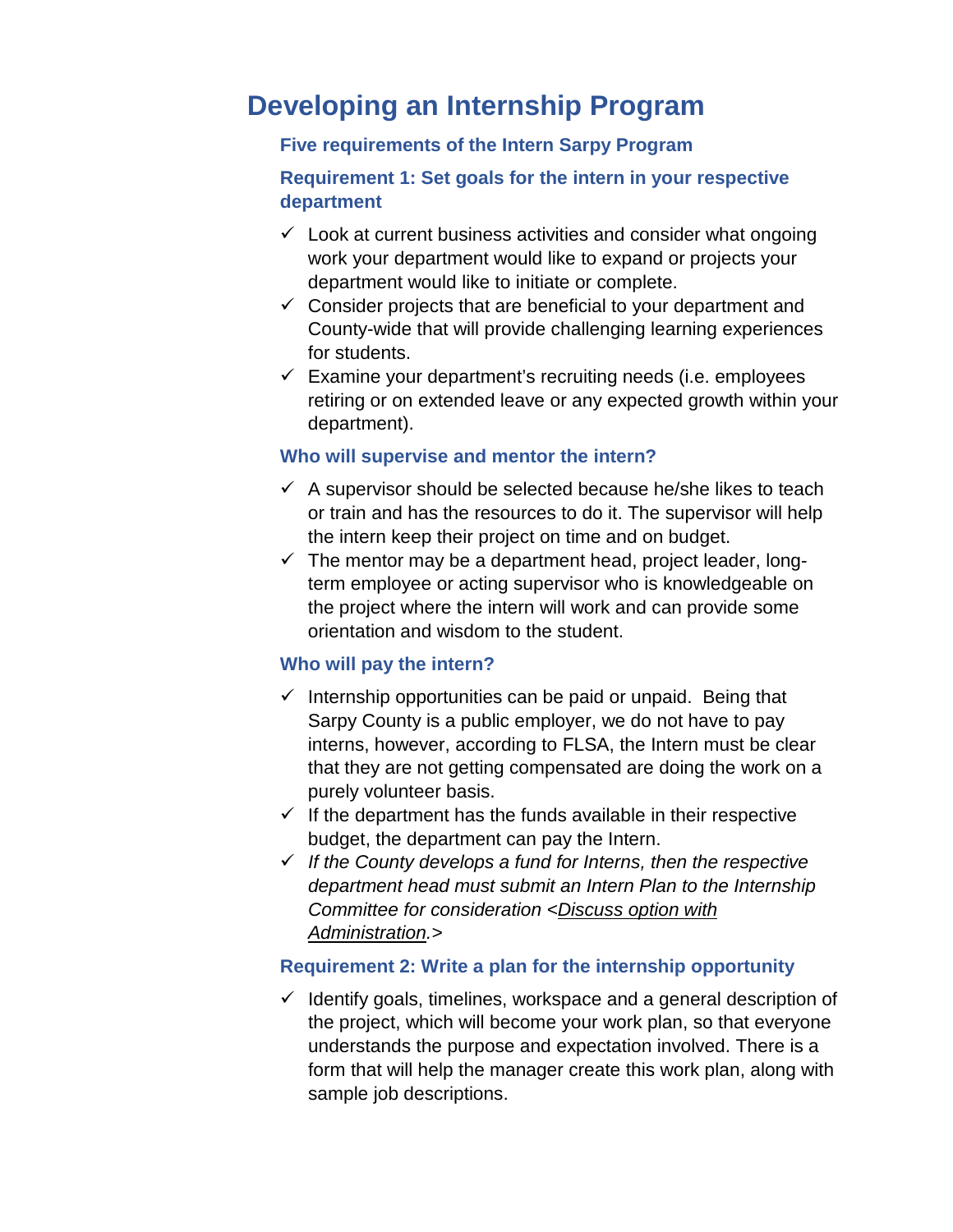$\checkmark$  After the work place has been established, create a job description for the position.

### **Can the hiring manager involve the intern in experiences beyond the actual work of the internship?**

 $\checkmark$  Yes, this could include training programs, social events, and opportunities to network with key leadership. Best practices for social events include encouraging interns to network among themselves to share their experiences.

#### **Requirement 3: Recruit a qualified intern**

- $\checkmark$  Begin search 3-4 months before you expect a student to start working. Example – May start date, post in January-February time frame.
- $\checkmark$  Choose an Intern just as carefully as you choose permanent employees. On average, up to 45% of students are offered full-time employment upon graduation from college. Once you have determined your top candidates, arrange an interview in a timely manner (best practice is 3-5 days).
- $\checkmark$  Extend an offer to the intern of your choice. You will find examples of offer letters and memo of understanding in the attachment section. Notify candidates who are interviewed, but not chosen for the position. Human Resources will handle the notification part of the process.

# **Requirement 4: Manage the intern**

- $\checkmark$  Getting started on the right foot is important. This will lay a good foundation for the intern's experience. Using the work plan, you have developed for the internship opportunity, set up and orientation for your new intern.
- $\checkmark$  Give your intern the resources he or she needs to do the job. A proper workstation, telephone with voicemail, computer and email account are vital to your interns' success. Point out the supply room, break area(s) and introduce to appropriate personnel.
- $\checkmark$  Monitor your intern's progress. Make sure you are aware of what is happening with their daily tasks.
- $\checkmark$  Keep in mind this could be a first work experience for this person. When work is assigned make sure it is given with detailed explanation. A few extra minutes of explanation will pay off later when the intern produces good work independently.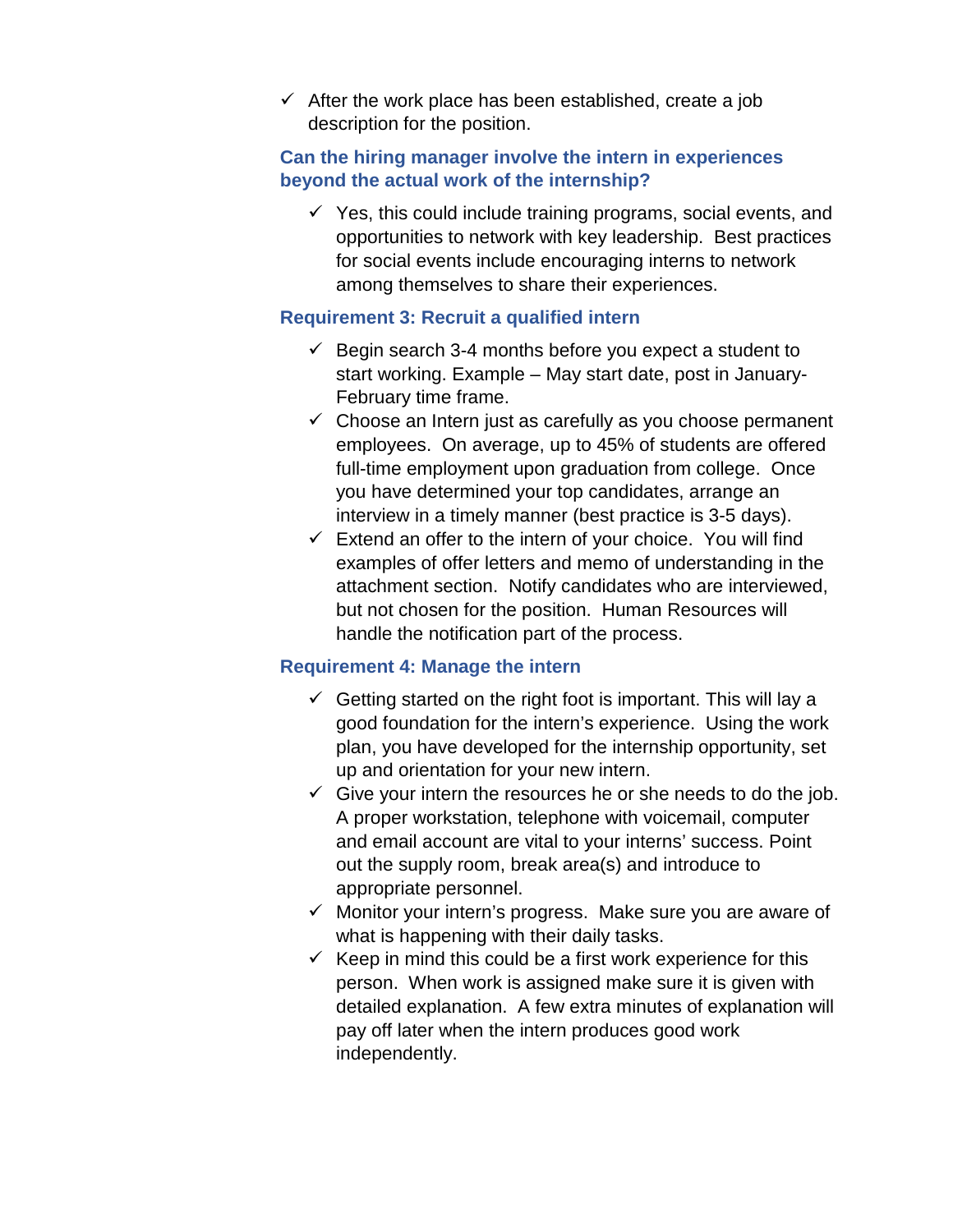- $\checkmark$  Help your intern set goals for completion of various tasks, including daily, weekly and monthly goals. This will help establish a solid work ethic for the intern.
- $\checkmark$  Evaluate the intern's progress periodically and give feedback. Evaluations are important for the success of your intern's experience. Evaluation processes differ and yours might be a forms written review given at the halfway point and at the end of the program, or it may be delivered over an occasional lunch with the intern.
- $\checkmark$  Educational institutions may require onsite visits or conference calls during the internship to facilitate the evaluation process for grading purposes. The student intern should be able to share with you what is expected and a representative from the might be in contact if this is a requirement for credit.

#### **Requirement 5: Conduct exit interview and follow-up**

- $\checkmark$  Proving the value of the internship program will require hard evidence that Sarpy County is getting a return on its investment.
- $\checkmark$  Use the evaluation forms. Both intern and the County need to evaluate each other.
- $\checkmark$  Conduct an exit interview to determine if interns are leaving the County having had a good experience. This provides valuable feedback to upper management for future program planning.
- $\checkmark$  In addition to qualitative measures, a number of quantitative measures can be developed over time. Such as measures that may include the number of interns that become full-time employees, the number of request for interns in the County and growing number of qualified intern applicants.
- $\checkmark$  In order to successfully measure the County's program outcome, the department should return the stated program goals and address those outcomes.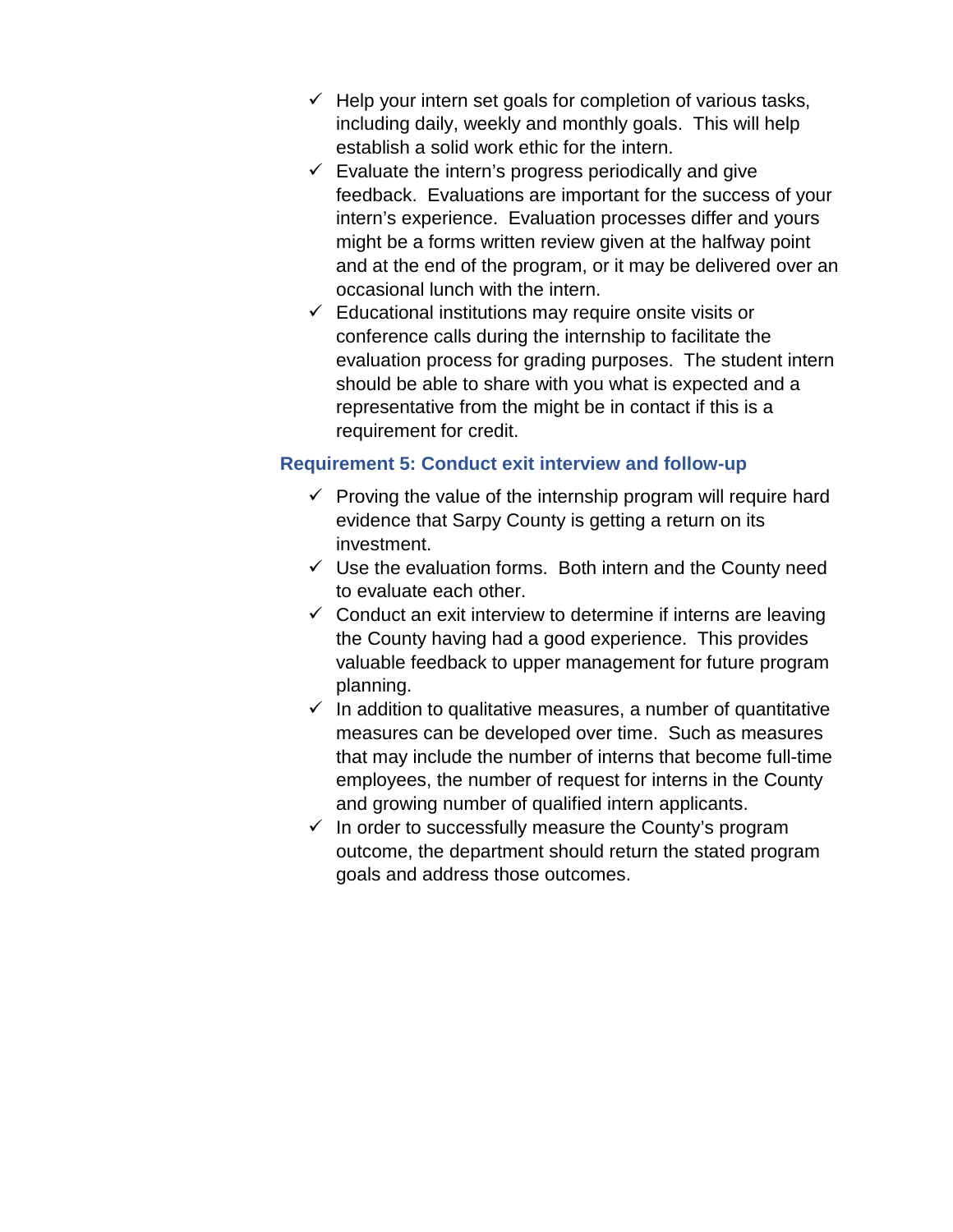#### **Legal Issues – Do you have to pay interns?**

- $\checkmark$  The U.S. Fair Labor Standards Act (FLSA), severely restricts an employer's ability to use unpaid interns. It doesn't limit an employer's ability to hire paid interns.
- $\checkmark$  Courts have used the "primary beneficiary test" to determine whether an intern or student is, in fact, an employee under FLSA. In short, this test allows courts to examine the "economic reality" of the intern/employer relationship to determine which party is the "primary beneficiary" of the relationship. Courts have identified the following seven factors as part of the test:
	- o The extent to which the intern and the employer clearly understand that there is no expectation of compensation. Any promise of compensation, express or implied, suggests that the intern is an employee and vice versa.
	- o The extent to which the internship provides training that would be similar to that which would be given in an educational environment, including the clinical and other hands-on training provided by educational institutions.
	- o The extent to which the internship is tied to the intern's academic commitments by corresponding to the academic calendar.
	- o The extent to which the internship's duration is limited to the period in which the internship provides the intern with beneficial learning.
	- o The extent to which the intern's work complements, rather than displaces, the work of paid employees while providing significant educational benefits to the intern.
	- o The extent to which the intern and the employer understand that the internship is conducted without entitlement to a paid job and the conclusion of the internship.
	- o Worker's Compensation insurance coverage with Sarpy County does not cover interns or volunteers, as they are not bona fide employees.
	- $\checkmark$  The County should identify the specific terms and conditions of employment (e.g., dates of employment as an intern, including the date the internship will end; compensation; organizational and/or reporting relationships; principal duties; tasks or responsibilities;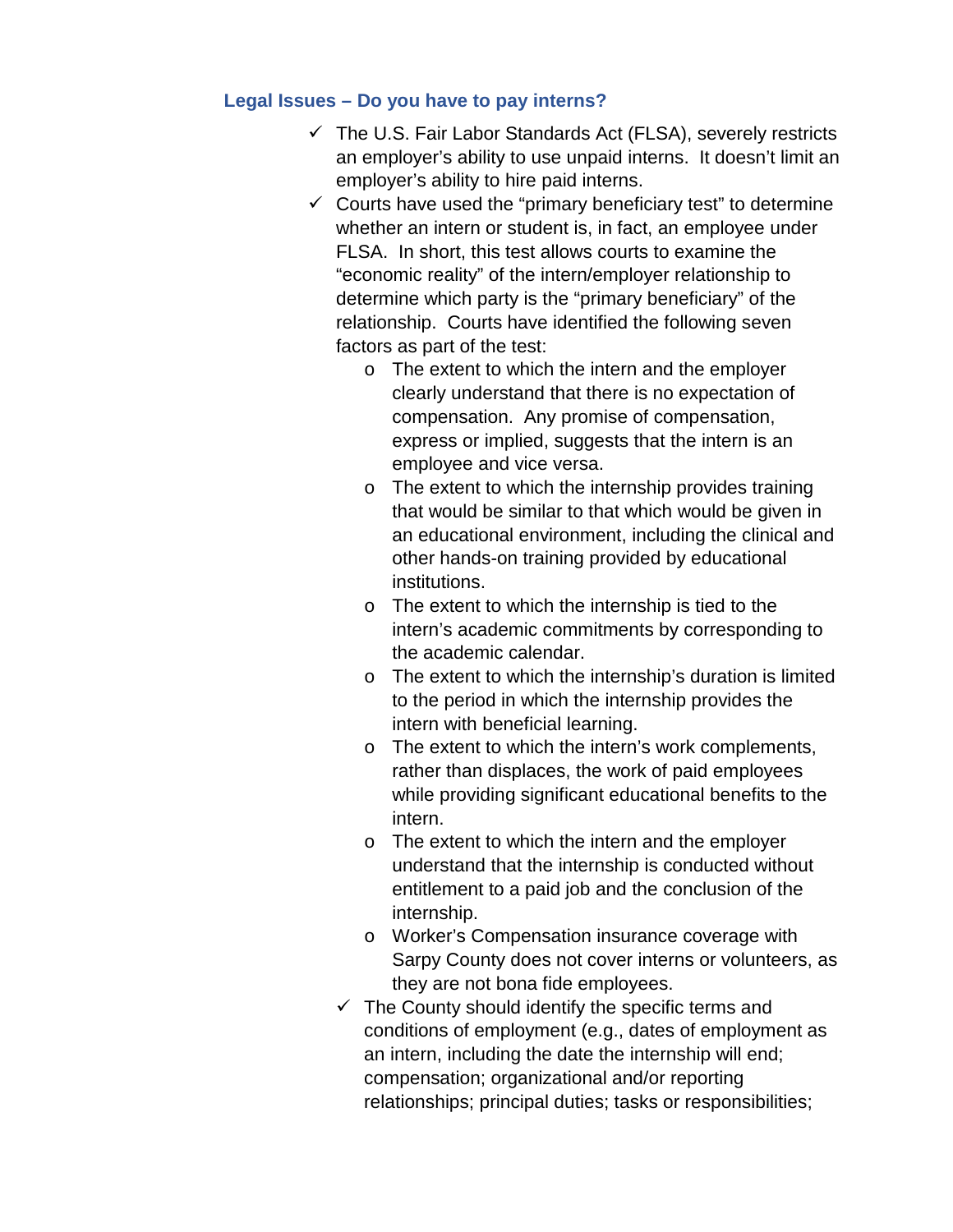working conditions; confidentiality; and other expectations of the employer), and should discuss these with the prospective intern, so that there is no misunderstanding regarding the relationship. Also, it may make sense to document such a discussion with a written agreement. This should be made in consultation with the educational institution.

 $\checkmark$  If an intern is harassed at the County, and the manager doesn't do anything about it, the County has opened itself up to the risk of lawsuits. Take time to advise your intern(s) of appropriate workplace behavior, the organization's harassment policy and the complaint procedure.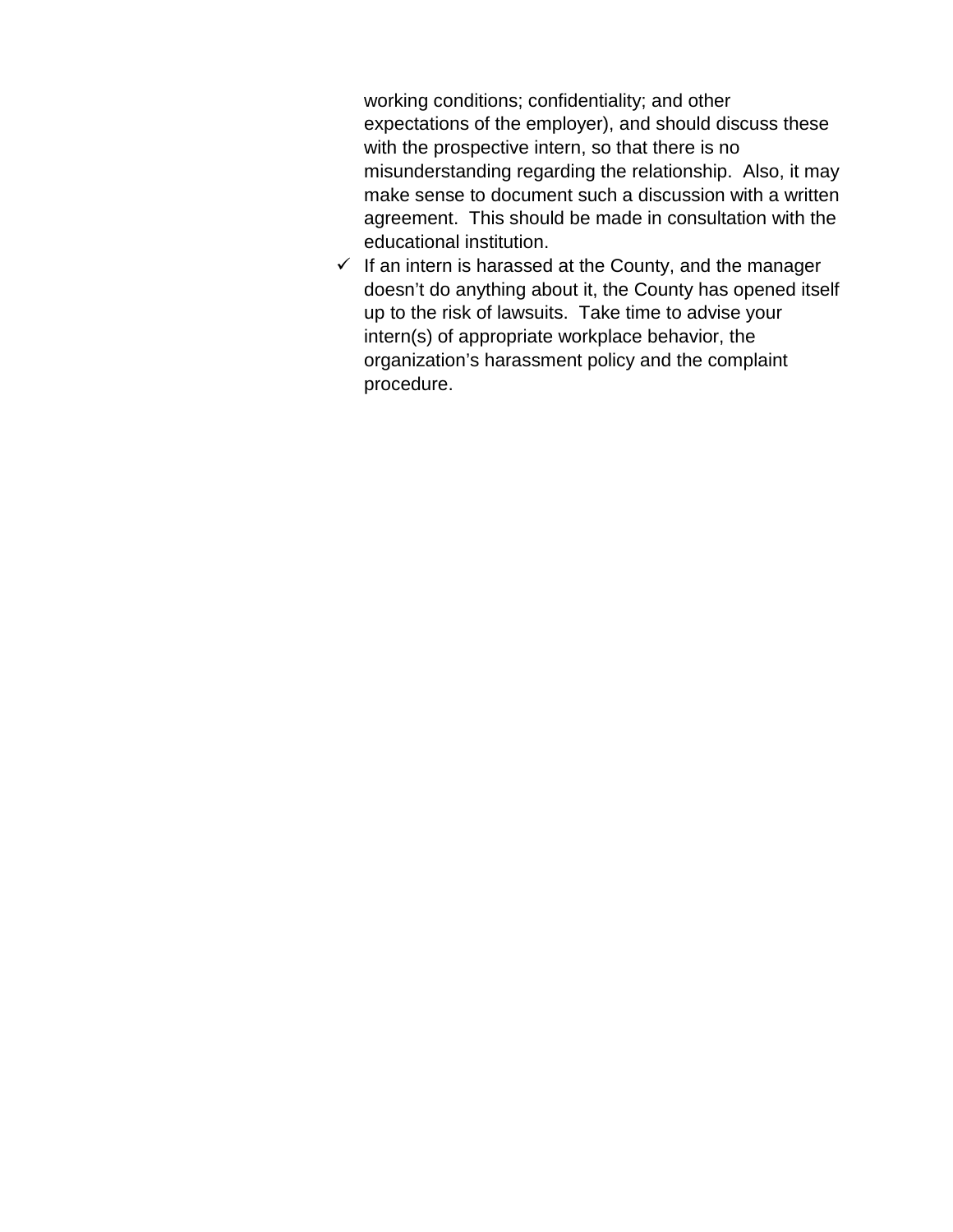# **International Students**

The most common visa types Sarpy County could see are the F-1 and J-1.

- $\checkmark$  An F-1 is granted to a person coming to the United States to attend a college, university, seminary, conservatory, academic high school, elementary school or other academic institution or language program training by the U.S. Attorney General for study by foreign student.
- $\checkmark$  F-1 students may not work off campus during the first academic year, but may accept on-campus employment subject to certain conditions and restrictions. After the first academic year, F-1 students may engage in three types of off-campus employment:
	- o Curricular Practical Training (CPT). Is temporary employment authorization for F-1 visa non-immigrant foreign students in the United States while enrolled in a college-level degree program.
	- o Optional Practical Training (OPT). Undergraduate and graduate students with F-1 status who have completed or have been pursuing their degrees for more than three months are permitted by the United States Citizenship and Immigration Services (USCIS) to work for one year on a student visa
	- o Science, Technology, Engineering, and Mathematics (STEM) Optional Practical Training Extension (OPT). To be eligible to employ a STEM OPT student, an employer must have a bona fide employer-employee relationship with the student. The employer must attest to this fact by signing the Form I-983, *Training Plan for STEM OPT Students*. In order to establish a bona fide relationship, the employer may not be the student's "employer" in name only, nor may the student work for the employer on a "volunteer" basis. Moreover, the employer that signs the Form I-983 must be the same entity that provides the practical training experience to the student.
- $\checkmark$  J-1 is a non-immigrant visa issued to individuals who would to visit the U.S. as part of a work or travel program or a short-term international student scholar.
- $\checkmark$  Employment off-campus must be related to the student's area of study and must be authorized prior to starting any work by the designated school official (the person authorized to maintain the Student and Exchange Visitor Information System (SEVIS) and USCIS.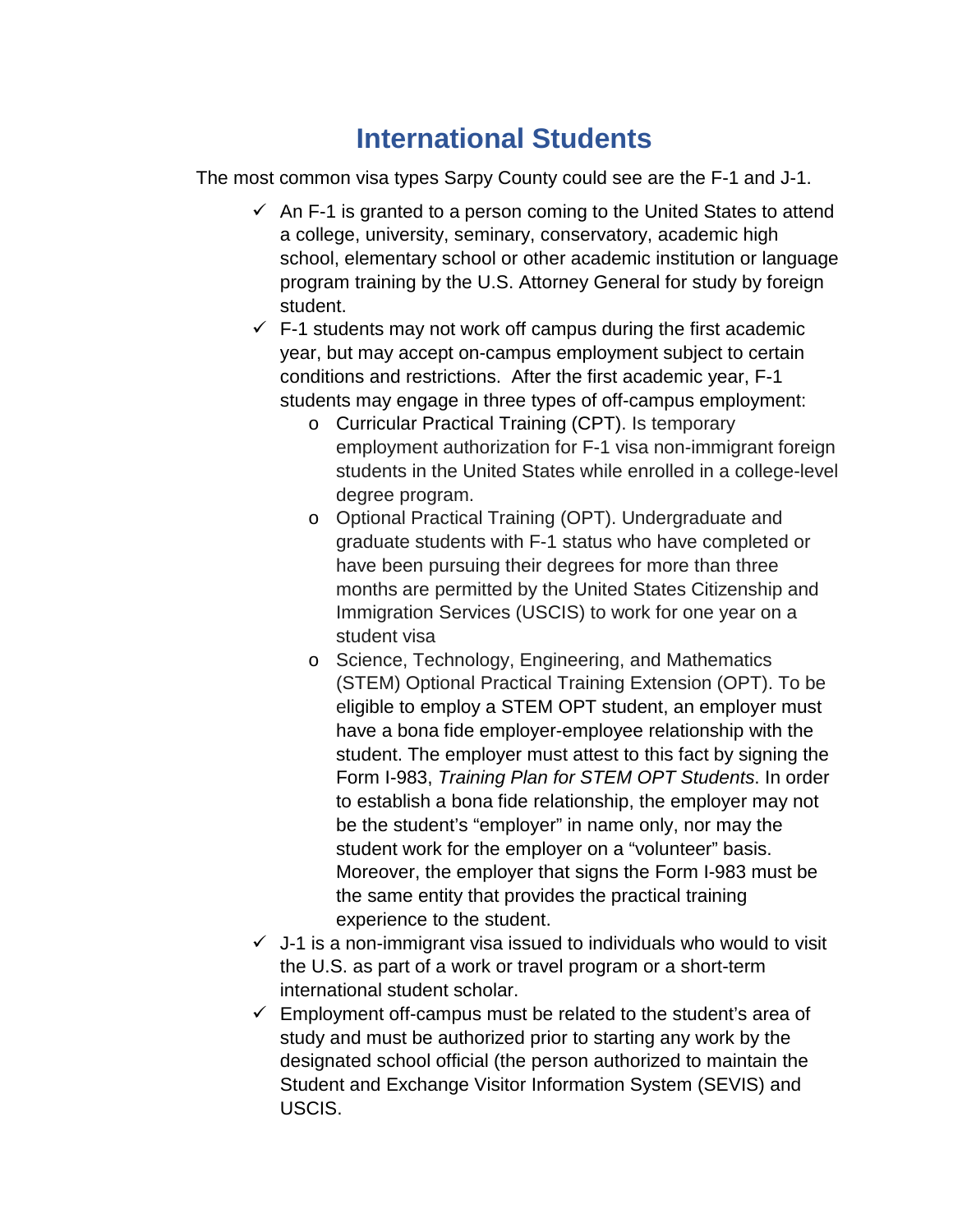$\checkmark$  If your candidate is an international student, please remember Sarpy County doesn't sponsor employees. Employees on an F-1 and J-1 visa do not require sponsorships. Please ensure Human Resources is aware of any visa situations.